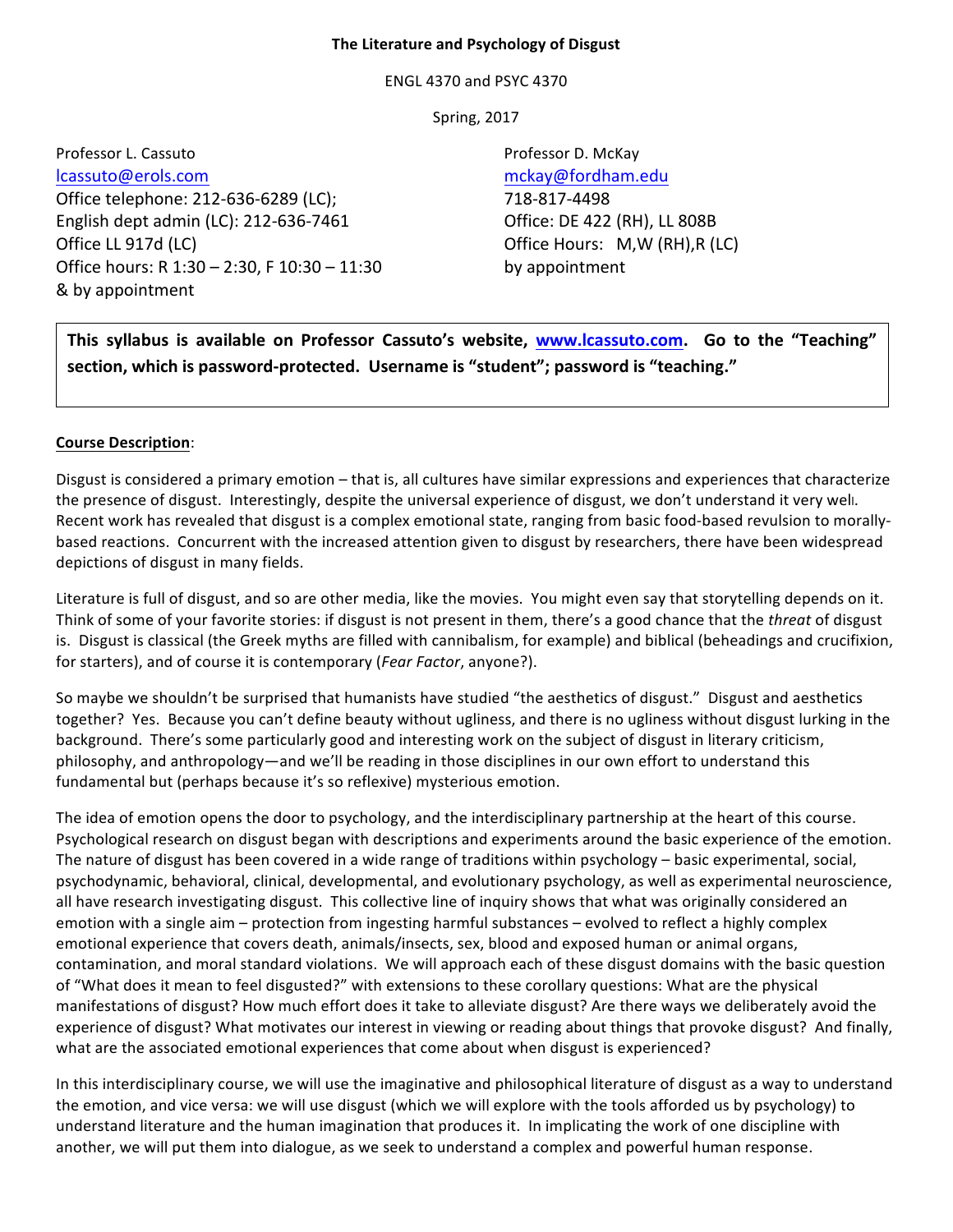## Communications Protocols

This is a team-taught course. If you have a question about the course, or about your own work, we expect you to **email both professors at once.** (Exception: if you have a question specifically for one of us.) We make decisions about the course together, so if you want us to make one about you or about existing guidelines, please be sure to inform us both. This will save time and avoid misunderstandings.

We get lots of email, so please give accurate and descriptive subject lines to the email that you send us. That's one way that we'll be able to tell how quickly we need to reply to it.

For us to share readings with you and otherwise exchange work with each other in the seminar, we will set up a common dropbox folder. You should receive an email invitation to join the class folder shortly. Please let us know if you don't get it.

# Papers and evaluation:

You'll write two papers in this course, the first of approximately 750-1000 words in length, the second of approximately 1250-1500 words, each accounting for 20% of the course grade. The topics for your papers are open: you are invited to devise your own. However, we suggest that you preview your topic with one (or both) of us before you begin the research and writing. We can help you shape and refine your ideas so that your papers will have the best chance of reaching their full potential. We're also happy to help you brainstorm a topic. So if you have an idea that you want to turn into a paper topic, or a topic that feels unwieldy to you, or any other concern or question anywhere in the process, we invite you to consult with us as you plan your projects. You are welcome to devise topics on works or ideas that are outside the course readings, so long as there is a connection to the concerns of the course. Be sure to get our approval if your ideas take you far afield.

We will also request a 500-word account of a disgust experience you've had, which we will post (after removing your names) in a class dropbox folder. (Further details below.)

There will also be a midterm (20% of your grade) and final exam (25%). The midterm will be a 36-hour take-home exam, while the final will be in-class during the final exam period at the time designated by the registrar. A further 10% of the course grade will be determined by class participation, sparking (see below), and completion of the aforementioned disgust narrative (500 words).

Both instructors will read and evaluate written assignments independently (using commenting utilities available in Microsoft Word) and then discuss responses together and reconcile them so that you will receive consistent feedback. Generally speaking, we will be looking at your attention to the literature and literary criticism and the corresponding application of appropriate research from psychology. The ongoing goal of the course will be for you to bring the two disciplines together and integrate them in your analysis. We will therefore aim our feedback particularly toward developing your skills in more effective literary (and film) criticism and understanding experimental approaches to evaluating an understudied emotional experience that is present in numerous novels and the media generally. We also want to see you integrate the feedback we give you from assignment to assignment. Feedback will be cumulative in that we expect you to demonstrate growth in both the understanding of the content of the course and how to describe concepts effectively.

# Midterm grades

We are required to give you a letter grade at midterm time, but we are not given the pass/fail option. Accordingly, if you are passing the course, you will receive a B. If you're failing, you'll get an F. Read nothing into this evaluation other than a pass/fail notification.

## Attendance and Participation:

This is a seminar, and therefore attendance is required. If you don't show up, you can't participate—and participation is likewise required. This course will be run primarily as a discussion-driven seminar in both large groups (when the class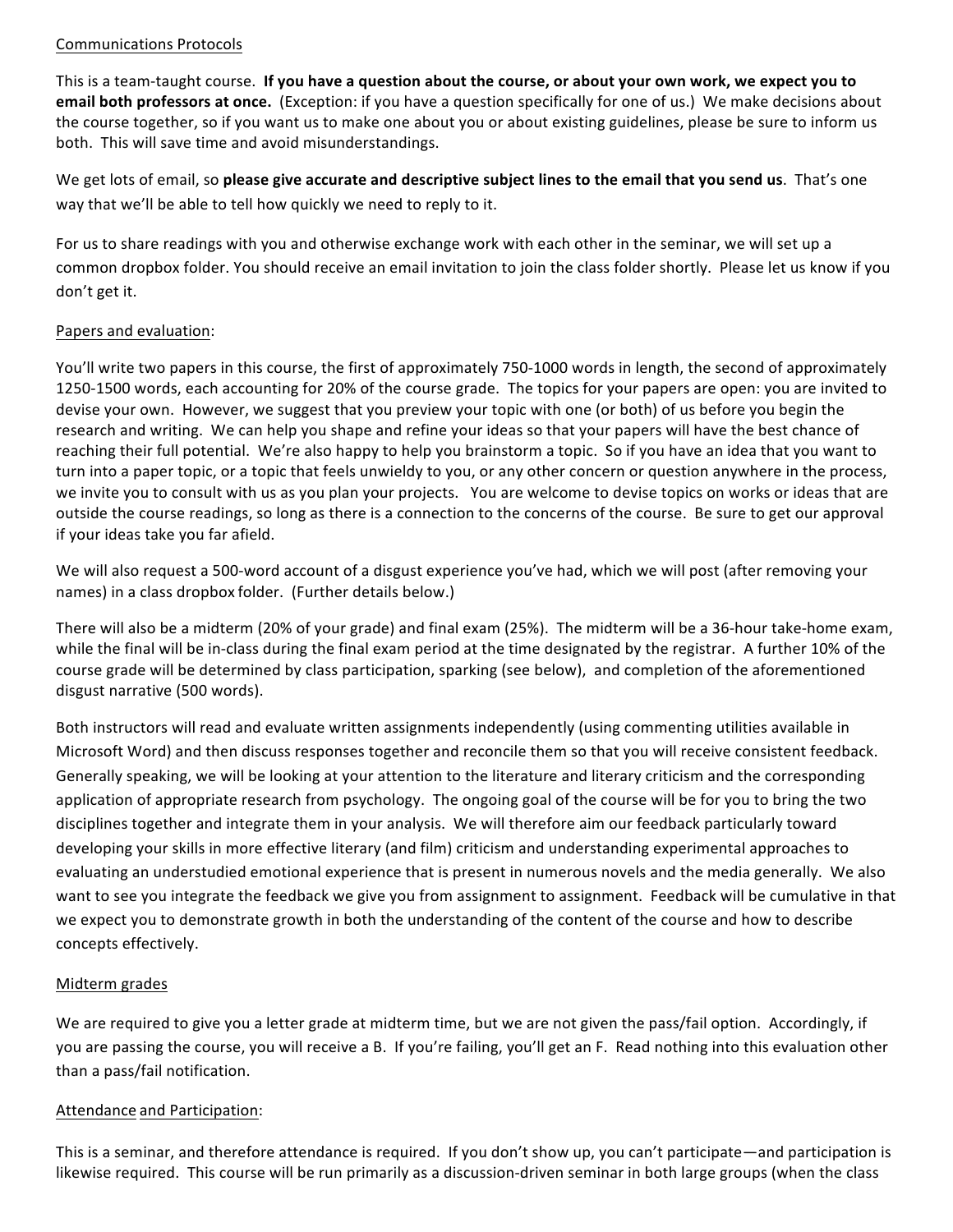meets all together) and small groups (when we break into two sections). Most days that we meet will include a largegroup session followed by a small-group meeting.

In order to promote your prompt attendance, we will give an attendance quiz between 2:30 and 2:35 each afternoon. The quiz will be composed of one question that will be easy if you've done the reading. You get one point for taking the test, and a second point if you get the question right. If you miss the quiz because of lateness or absence, you get no points. The aggregate of these quiz grades (with your two lowest dropped) will be worth 5% of your grade.

Now that we have everybody in place and ready to be disgusted by 2:35, we now move to what happens next. Two or three students will be assigned in advance of each class meeting to prepare discussion questions to "spark" the class. These **sparking questions** will be circulated electronically ahead of time to class members, and their authors will be asked to present them orally during discussion, and to facilitate and help to lead that discussion. Sparking presentation *is a group activity in which all sparkers are expected to participate.* Sparkers are also asked to bring hard copies of the questions (about 40). Sparking questions are due no later than Monday (by 11:59 pm) before our Thursday meetings. Uncertain about how to spark? Look to the sparking guidelines below. We're happy to review your sparking questions ahead of time, too $-$ just be sure to allow enough time in advance.

We will ask for volunteers to spark for next week and the week after. All other class members will submit their preferred dates (please provide 3 or 4) to the instructors via email, and we will formulate a schedule.

As well, the week's sparkers will be assigned each week to orally present to the class examples from each category of disgust that we will be studying at that point in the syllabus. This might, for example, entail introducing an image or one-minute film clip, among other possibilities. So the sparkers will be responsible not only for devising questions, but also for bringing in juicy examples of the week's disgust topic for discussion. Again, this is a group activity that should *involve all sparkers for the week.* 

#### Academic Integrity

We are confident all students will adhere to the standards set forth by the University regarding academic integrity. In order that no one inadvertently runs afoul of the standards, you are encouraged to familiarize yourselves with the policies established by Fordham. These policies are located here: http://legacy.fordham.edu/academics/handbooks\_\_publicati/undergraduate\_academ/index.asp

#### \*\*\*\*\*\*\*\*\*\*\*\*\*\*\*\*

Under the Americans with Disabilities Act and Section 504 of the Vocational Rehabilitation Act of 1973, all students, with or without disabilities, are entitled to equal access to the programs and activities of Fordham University. If you believe that you have a disability that may interfere with your ability to participate in the activities, coursework, or assessment of the object of this course, you may be entitled to accommodations. Please schedule a meeting to speak with someone at the Office of Disability Services (Rose Hill - O'Hare Hall, Lower Level, x0655 or at Lincoln Center - Room 207, x6282).

## **Assigned Readings**:

## *Books (or excerpts from books)*:

Brooks, M.(2006) World War Z New York: Three Rivers Press.

Dixon, T. (1905). The Clansman. Lexington, KY: University of Kentucky Press.

Douglas, M. (1966) *Purity and Danger (chapters 1, 2,3, & 7).* London: Routledge.

Goffman, E. (1963). Stigma. Notes on the Management of Spoiled Identity. New York: Simon & Schuster.

Herz, R. (2013). *That's Disgusting! Unraveling the Mysteries of Repulsion New York: W.W. Norton.* 

Miller, W. I. (1977). The Anatomy of Disgust (Harvard) (Chapters 1,2,4, 8, & 9). Cambridge, MA: Harvard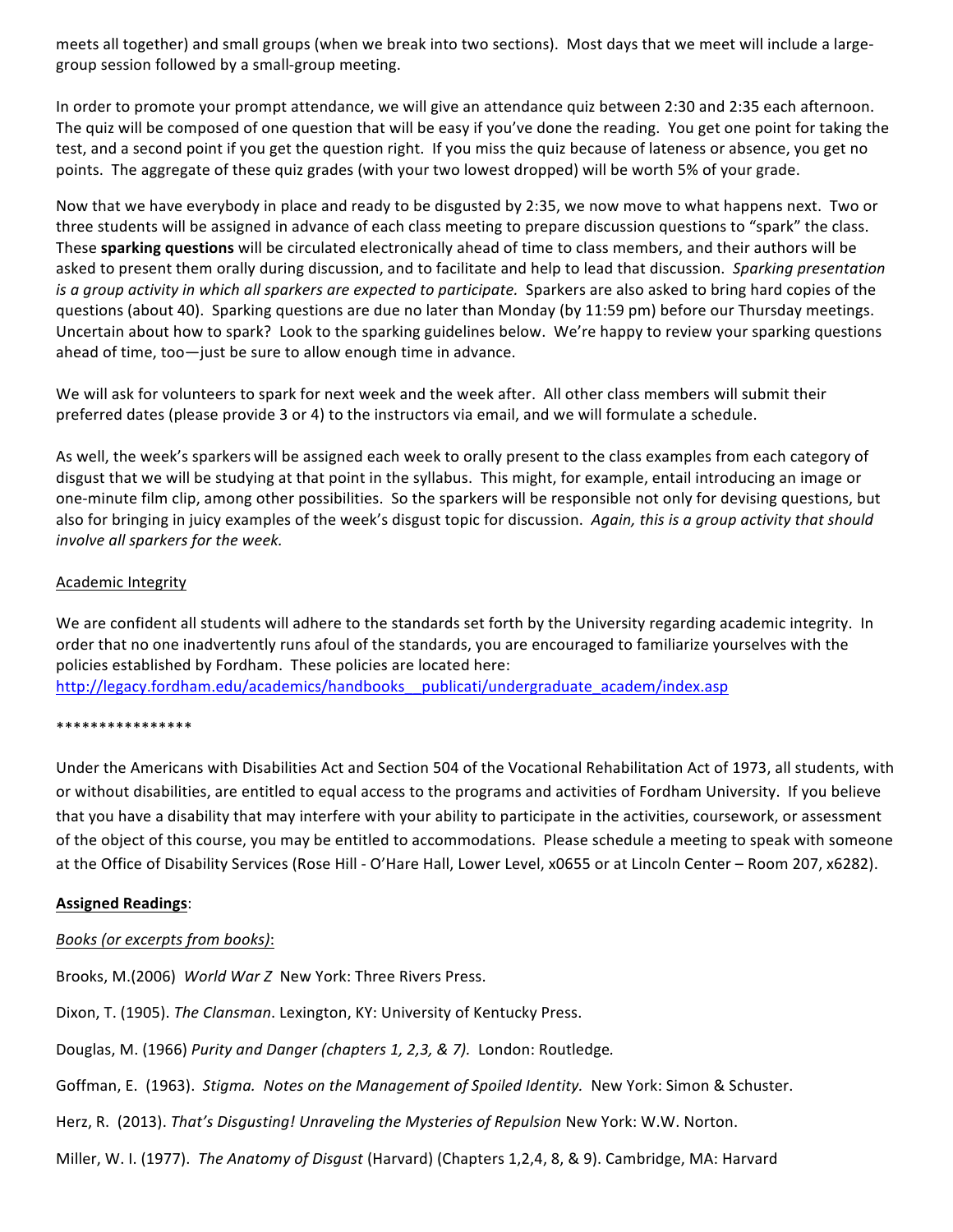Saramago, J. (1998). *Blindness* (Harvest)

#### *Articles stories, poems*:

Andreyev, L. (1906; tr. 1918) "Lazarus" http://www.classicreader.com/book/2158/1/

Eskine, K.J., Kacinik, N.A., & Prinz, J.J. (2011). A bad taste in the mouth: Gustatory disgust influences moral judgment. *Psychological Science, 22*, 295-299.

Fahs, B. (2011). Sex during menstruation: Race, sexual identity, and women's accounts of pleasure and disgust. *Feminism & Psychology, 21*, 155-178.

Fessler, D.M.T., & Navarrete, C.D. (2005). The effect of age on death disgust: Challenges to terror management perspectives. *Evolutionary Psychology, 3, 279-296.* 

Goodyear, D. (2011) Grub. Eating bugs to save the planet. The New Yorker, 15 August 2011.

Hoefling, A., Likowski, K.U., Deutsch, R., Hafner, M., Seibt, B., Muhlberger, A., Weyers, P., & Strack, F. (2009). When hunger finds no fault with moldy corn: Food deprivation reduces food-related disgust. *Emotion, 9*, 50-58.

Kemp, J.J., Lickel, J.J., & Deacon, B.J. (2014). Effects of a chemical imbalance causal explanation on individual's perception of their depressive symptoms. *Behaviour Research & Therapy, 56, 47-52.* 

Matchett, G., & Davey, G.C. (1991). A test of a disease-avoidance model of animal phobias. *Behaviour Research & Therapy, 29*, 91-94.

O'Carroll, R.E., Foster, C., McGeechan, G., & Ferguson, E. (2011). The "Ick" factor, anticipated regret, and willingness to become an organ donor. *Health Psychology, 30, 236-245.* 

Pescosolido, B.A., Martin, J.K., Long, J.S., Medina, T.R., Phelan, J.C., & Link, B.G. (2010). "A disease like any other"? A decade of change in public reactions to schizophrenia, depression, and alcohol dependence. *American Journal of Psychiatry, 167*, 1321-1330.

Rozin, P., Haidt, J., & Fincher, K. (2009). From oral to moral. *Science, 323*, 1179-1180.

Tsao, S.D., & McKay, D. (2004). Behavioral avoidance tests and disgust in contamination fears: Distinctions from trait anxiety. Behaviour Research & Therapy, 42, 207-216.

Swift, J. (1731, 1732); "A Beautiful Young Nymph Going to Bed," "A Lady's Dressing Room." http://www.poetryfoundation.org/poem/180934 http://www.poetryfoundation.org/poem/180935

Widen, S.C., & Russell, J.A. (2013). Children's recognition of disgust in others. Psychological Bulletin, 139, 271-299.

| <b>Class Meeting</b>                                                                          |
|-----------------------------------------------------------------------------------------------|
| Jan 19: Background & Definitions                                                              |
| <i>Important note:</i> Movies are no substitute for the books                                 |
| Jan 26: Fundamentals of Disgust                                                               |
| Miller, (chapters 1,2)                                                                        |
| Herz (chapter 2)                                                                              |
| Jonathan Swift, selected poems: "The Lady's Dressing Room," "A Beautiful Young Nymph Going to |
| Bed"                                                                                          |
| http://www.poetryfoundation.org/poem/180935                                                   |
| http://www.poetryfoundation.org/poem/180934                                                   |
| (PRINT THESE POEMS & BRING to CLASS)                                                          |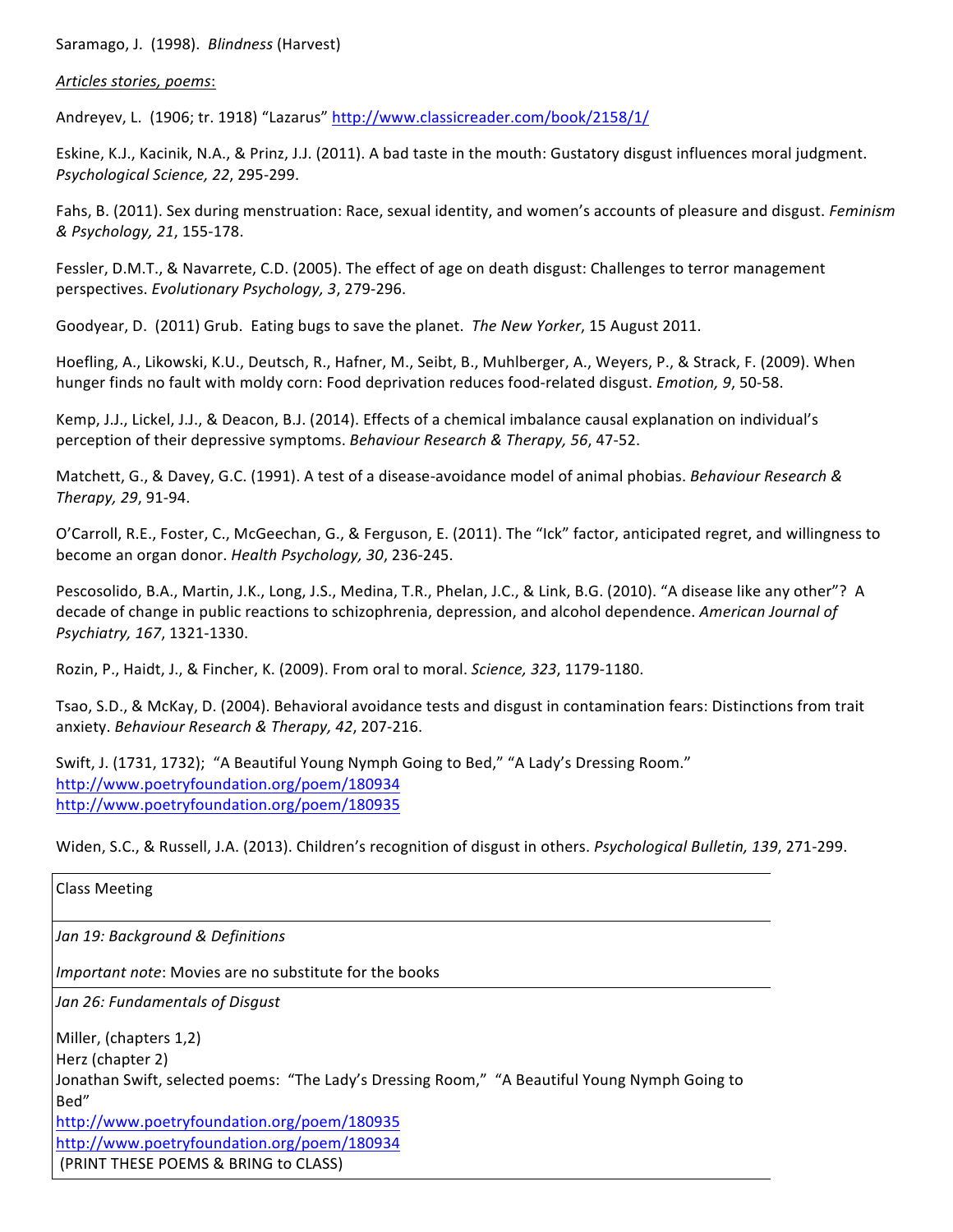*Feb 2: Development of Disgust* Widen & Russell Douglas (chapters 1,2)

## **Disgust Narrative due (500 words) by email to both professors (See below for prompt)**

*Feb 9: Snow Day*

*Feb 16: Oral manifestations* Hoefling et al. Herz (chapter 1) Movie: Sausage Party

#### Preview topic for first paper: one paragraph email to both professors

*Feb 23: Animals & Insects* Matchett & Davey Miller (Chapter 4) Goodyear, "Grub" Movie: The Fly (Cronenberg version), on reserve; watch before class. First draft of first paper due by email to both professors

*Mar 2: Sex & Death*

Fahs Herz, 125-131, and all of chapter 7 Fessler & Navarrete

Tom Lehrer, "Poisoning Pigeons in the Park" https://www.youtube.com/watch?v=yhuMLpdnOjY

*Mar 9: Death & Body Envelope Violations*

Andreyev, "Lazarus" (online: http://www.classicreader.com/book/2158/1/; MAKE A COPY AND BRING IT TO CLASS)

Tom Lehrer, "Irish Ballad" https://www.youtube.com/watch?v=47bKTtIwrO4

O'Carroll et al.

Douglas (chapter 7)

Film: Alien (on reserve; watch before class) (and get started on Brooks for next class)

Take-home midterm distributed; due by email to both professors on Friday, 3/10 by 12:00 midnight

*Mar 23:* Zombies!

Brooks, *World War Z*

Final draft of first paper due by email to both professors by 8 a.m.

*Mar 30*: *Contamination*

Tsao & McKay Saramago, *Blindness*

*Apr 6: Stigma*

Goffman, *Stigma*, 1-40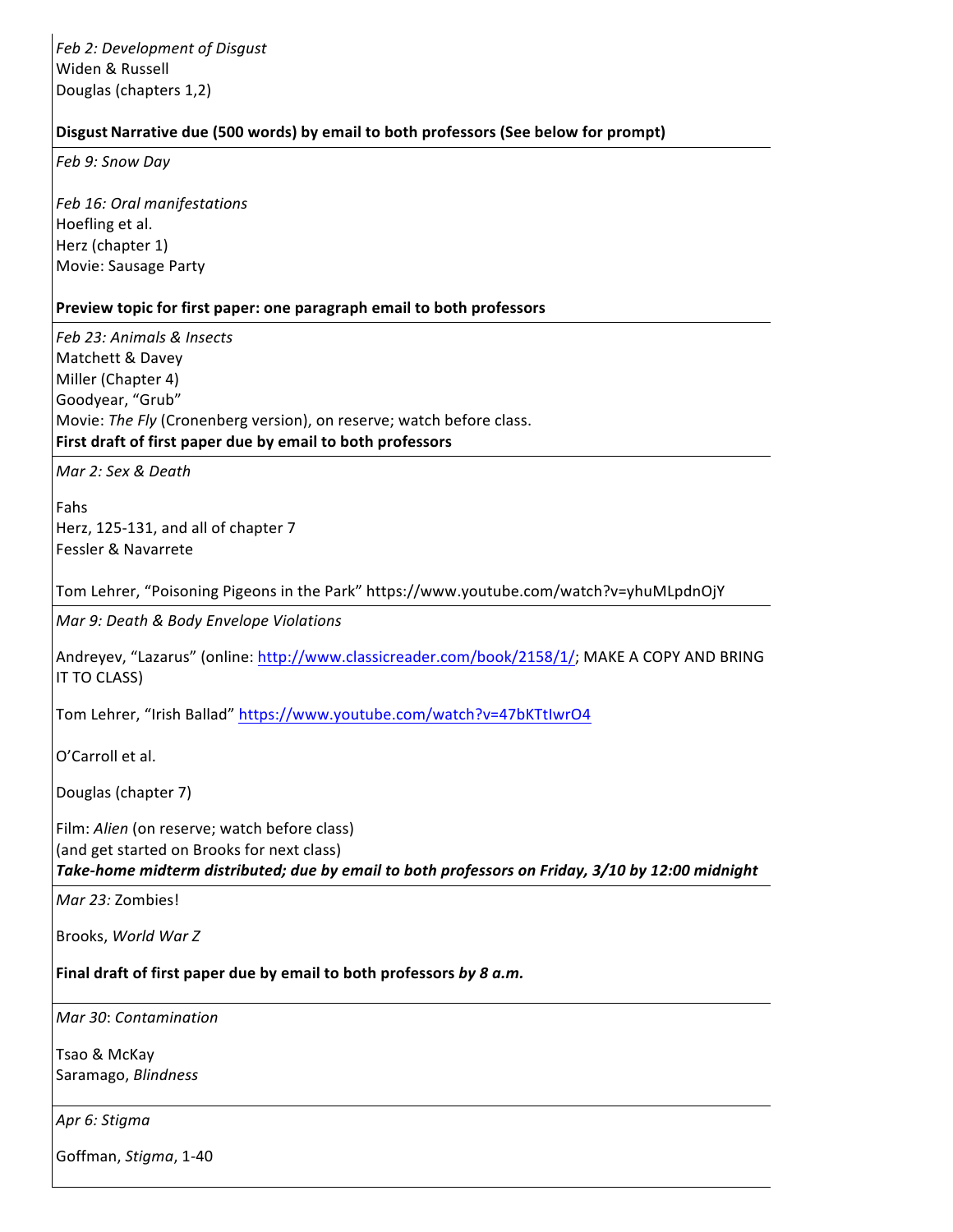Pescosolido

Kemp, Lickel, & Deacon

Film: Freaks (on reserve: watch it before class)

*Apr 20: Moral Disgust*

Eskine, et al., (2011) Rozin, Haidt, & Fincher Miller (chapter 8) Douglas (chapter 3)

Tom Lehrer, "I Hold Your Hand in Mine" https://www.youtube.com/watch?v=I9C2v1oLXQo

*Apr 27*: Moral Disgust

Dixon *The Clansman*

#### **Second paper due by email to both professors**

*May 4: Disgust in Society*

Miller (chapter 9) Film: A Clockwork Orange (on reserve; watch before class)

*May 11: Final Exam*

## **Assignment: Disgust Narrative (500 words)**

This assignment will not be graded, but it is required, so you will be penalized if you do not complete it. However, we think you'll enjoy it.

We ask you to describe a personal experience of disgust. You can describe a scene, tell a story, or even write a dramatic dialogue—but your goal is to recount an experience of disgust in your own life.

We will remove your names from these narratives and make them available in a dropbox folder that the class will have collective access to. That means that you should beware of identifying details if you are concerned about remaining anonymous. (You are invited to draw on these narratives, individually or in clusters, or even as a whole, as a source of possible paper topics.)

#### **Papers**

We are looking for clear, thesis-driven essays that introduce a thesis and defend it with textual evidence. Your papers should engage with the course material and ideas, but we don't require that you limit yourself to the assigned readings and films. We're asking you to develop your own paper topics because a writer writes best when she cares about what she's writing about—and what better way to do that than to choose the subject yourself? But we're happy to help you develop a topic. We require that you preview your first paper topic with us, but you're welcome to do the same with your second.

Among the possibilities before you: test one of the theories of disgust that we'll be analyzing on one or more works of literature and/or popular culture (movies, tv, advertising, etc.). Or you can develop a topic based on one or more of the